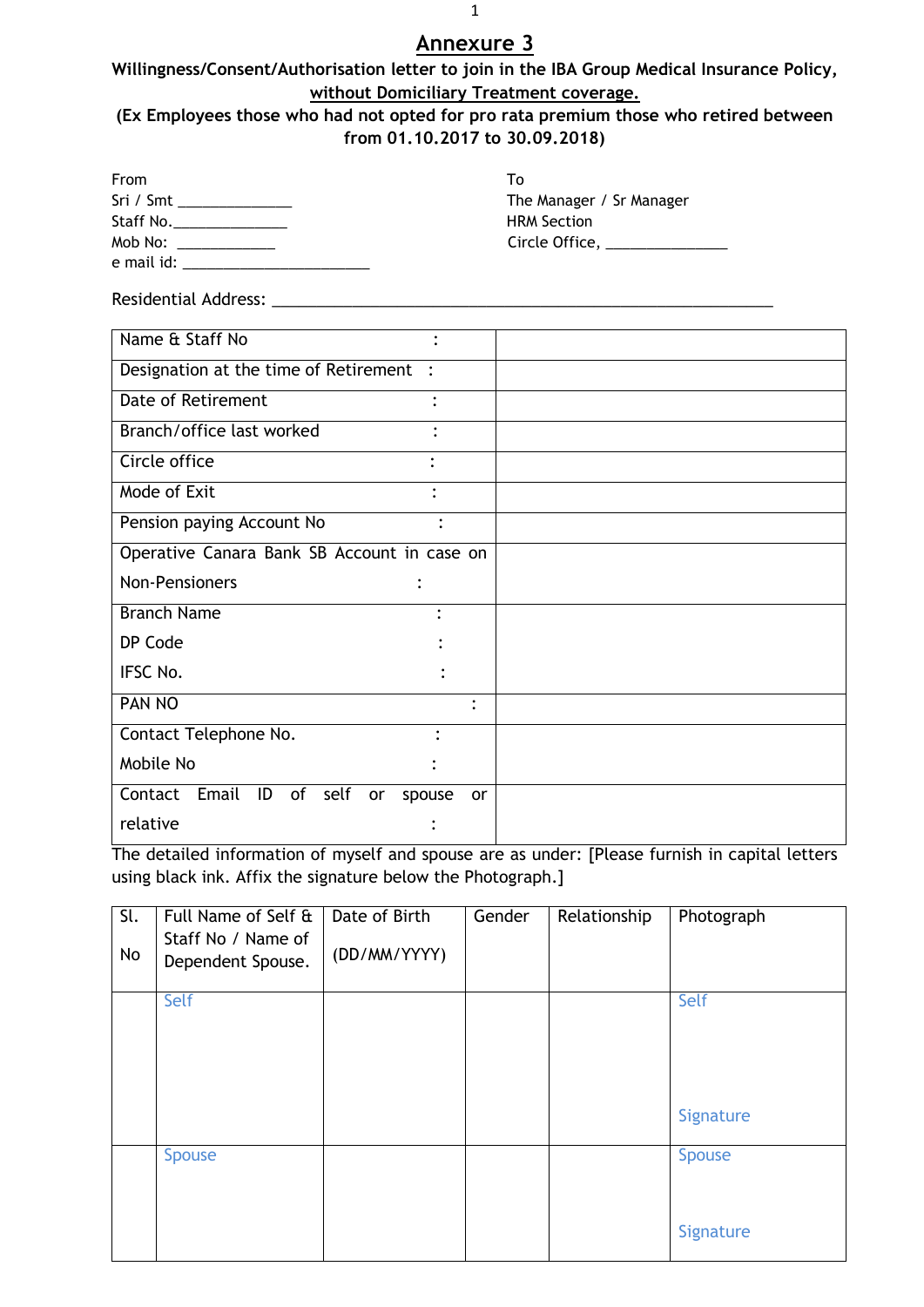- 1. I have read and fully understood the contents of HO Circular 509/2018 dated 16.10.2018 issued by Canara Bank conveying the renewal premium rates.
- 2. I am consenting to opt for the IBA Group Medical Insurance Policy, **Without Domiciliary Treatment coverage**, subject to payment of agreed Insurance Premium by me.
- 3. I also understand and accept that the Bank is in no way responsible for payment of any amount under the scheme or administration of policy and Bank is only facilitating remittance of premium based on the mandate executed by me and it shall be my duty to ensure that renewal premium is remitted in time.
- 4. I authorize Canara Bank to debit the annual premium amount (presently Rs **28,792**/ in case of Officer or Rs **21,595**/- in case of workmen) or such other higher premium amount in case of revision as informed by the insurance company from my account as already indicated earlier to pay the premium now and in future also. I will ensure that sufficient balance is maintained in the account. I fully understand that in case sufficient balance is not maintained my option / renewal of policy would be treated as lapsed.

[Signature]

## **Super Top up Policy without (Domiciliary)**

- 1. I am consenting to take up the "Super Top up policy without OPD (Domiciliary) cover".
- 2. I authorize Canara Bank to debit the premium towards "Super Top up policy without OPD (Domiciliary) cover" (presently Rs 5,049/- in case of Officer or Rs 4,657/- in case of workmen) or such other higher premium amount in case of revision as informed by the insurance company from my account. I will ensure that sufficient balance is maintained in the account. I fully understand that in case sufficient balance is not maintained my option would be treated as lapsed

Date:

[Signature]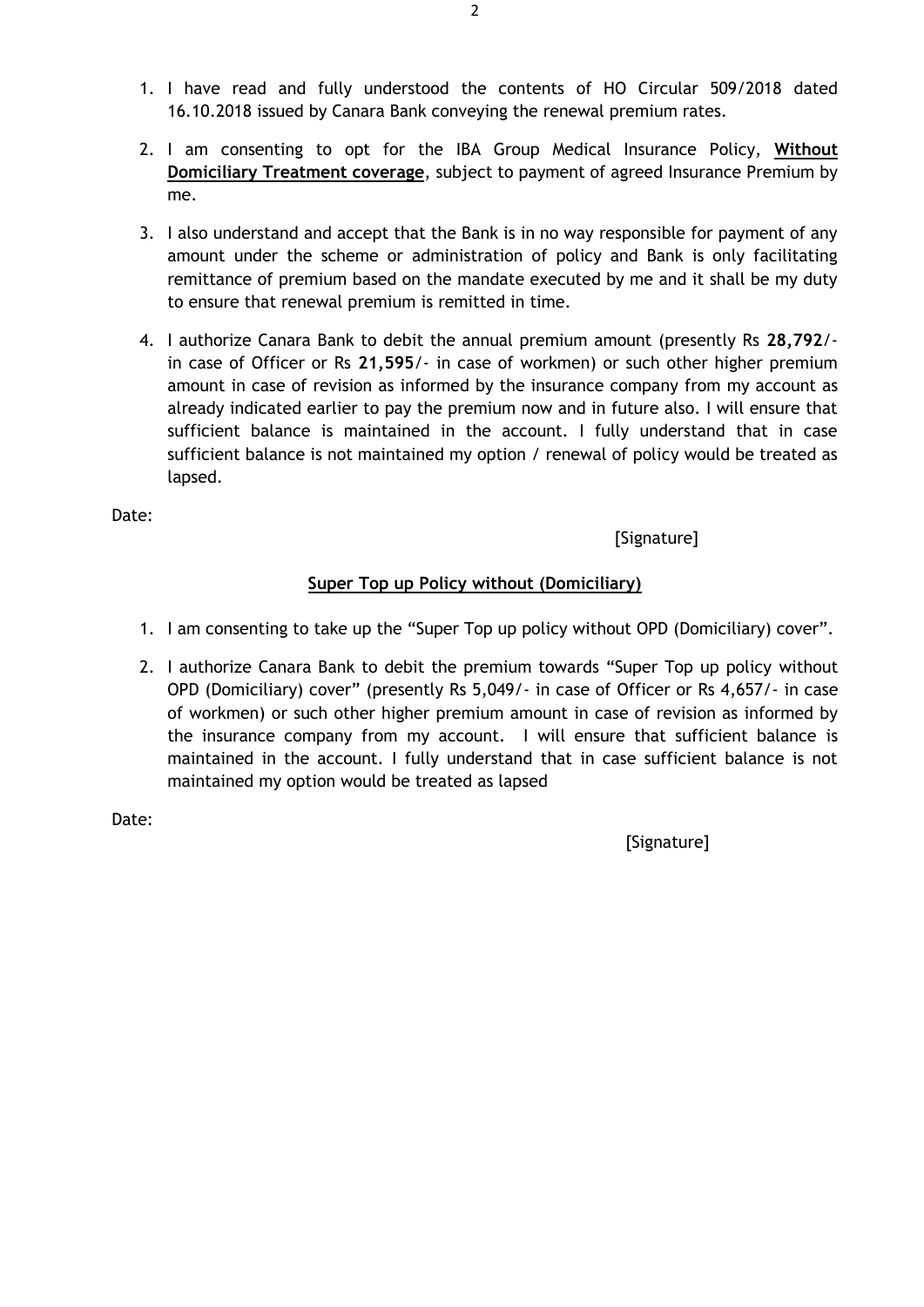### **Willingness/Consent/Authorisation letter to join in the IBA Group Medical Insurance Policy, without Domiciliary Treatment coverage.**

## **(Spouses of Ex Employees who had deceased between from 01.10.2017 to 30.09.2018 and not opted for pro rata premium)**

Name of the Spouse: \_\_\_\_\_\_\_\_\_\_\_\_\_\_\_\_\_\_\_\_\_\_\_\_\_\_\_\_\_\_\_\_\_\_\_\_\_\_\_\_\_\_\_\_\_\_\_\_\_\_\_\_\_\_\_\_\_\_\_\_\_\_\_\_\_\_\_\_\_ Name of the deceased retired employee & Staff no :\_\_\_\_\_\_\_\_\_\_\_\_\_\_\_\_\_\_\_\_\_\_\_\_\_\_\_\_\_\_

Residential Address: \_\_\_\_\_\_\_\_\_\_\_\_\_\_\_\_\_\_\_\_\_\_\_\_\_\_\_\_\_\_\_\_\_\_\_\_\_\_\_\_\_\_\_\_\_\_\_\_\_\_\_\_\_\_\_\_\_\_\_\_\_\_\_\_\_\_\_\_\_\_\_

| Name of the spouse                           |                |
|----------------------------------------------|----------------|
| Name & Staff No. deceased employee/ retiree: |                |
| Date of Birth of the Deceased Employee :     |                |
| Designation at the time of Retirement/death  | $\ddot{\cdot}$ |
| Date of Retirement / death                   | $\bullet$      |
| Branch/office last worked                    |                |
| Circle office                                | ٠              |
| Mode of Exit                                 | ٠              |
| Family Pension paying Account No             | $\bullet$      |
| Operative Canara Bank SB Account in case on  |                |
| <b>Non-Pensioners</b>                        |                |
| <b>Branch Name</b>                           |                |
| DP Code                                      |                |
| IFSC No.                                     |                |
| PAN NO of spouse                             | ٠              |
| Contact Telephone No.<br>٠                   |                |
| Mobile No                                    |                |
| Email<br>of<br>Contact<br>ID<br>spouse       | <b>or</b>      |
| relative                                     |                |

The detailed information of myself is as under: [Please furnish in capital letters using black ink. Affix the signature below the Photograph.]

| Sl.<br>No | Full Name of<br>Spouse & Staff No<br>of the ex employee | Date of Birth<br>(DD/MM/YYYY)<br>Of Spouse | Gender | Relationship | Photograph                 |
|-----------|---------------------------------------------------------|--------------------------------------------|--------|--------------|----------------------------|
|           | <b>Spouse</b>                                           |                                            |        |              | <b>Spouse</b><br>Signature |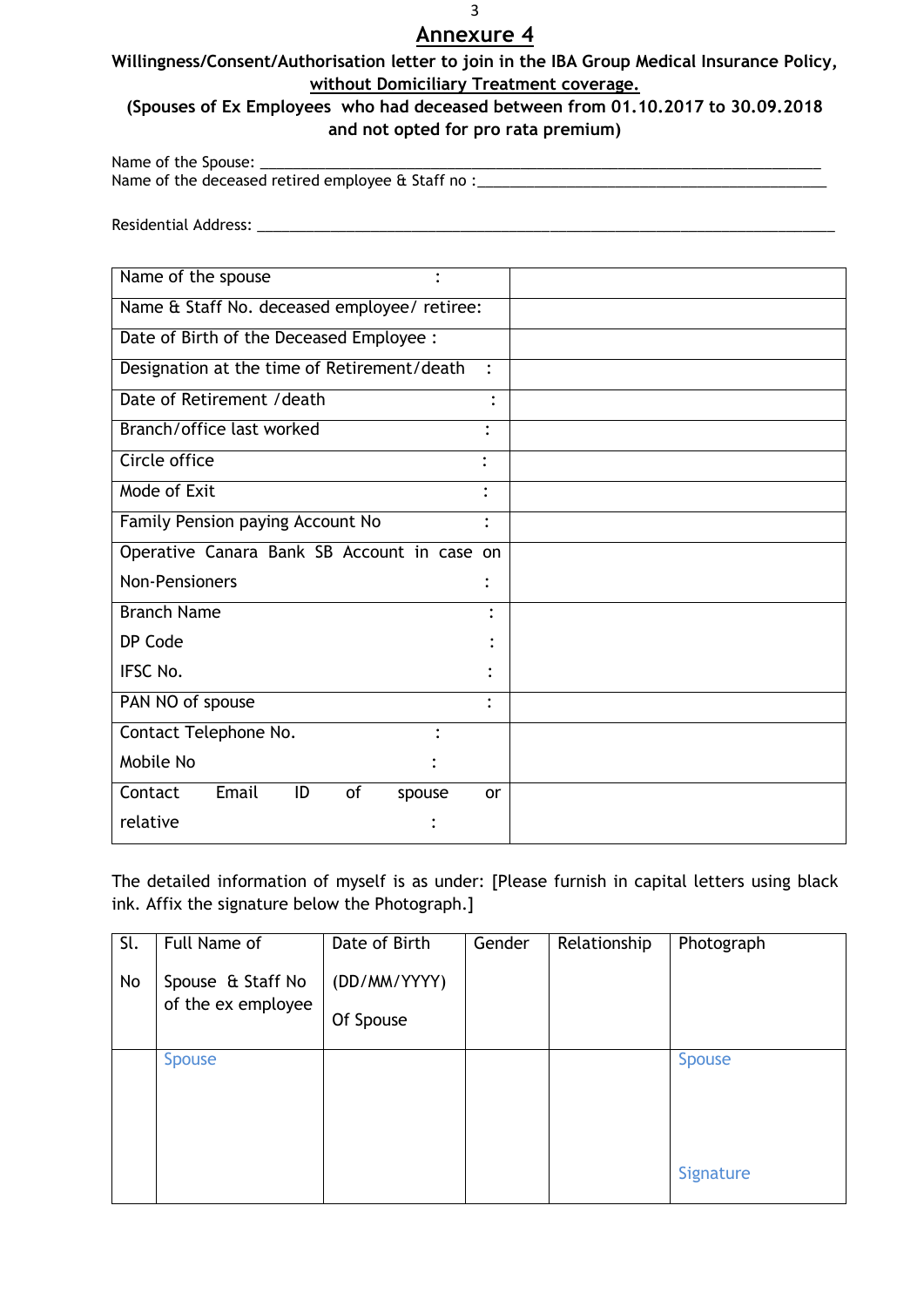- 1. I have read and fully understood the contents of HO Circular 509/2018 dated 16.10.2018 issued by Canara Bank conveying the renewal premium rates.
- 2. I am willing to opt for Medical Insurance Policy, without Domiciliary Treatment coverage, subject to payment of agreed Insurance Premium by me.
- 3. I also understand and accept that the Bank is in no way responsible for payment of any amount under the scheme or administration of policy and Bank is only facilitating remittance of premium based on the mandate executed by me.
- 4. I authorize Canara Bank to debit the annual premium amount (presently Rs 28,792/- in case of Officer or Rs 21,595/- in case of workmen) or such other higher premium amount in case of revision as informed by the insurance company from my account as already indicated earlier to pay the premium now and in future also. I will ensure that sufficient balance is maintained in the account. I fully understand that in case sufficient balance is not maintained my option / renewal of policy would be treated as lapsed.

[Signature]

#### **Super Top up Policy without (Domiciliary)**

- 1. I am consenting to take up the "Super Top up policy without OPD (Domiciliary) cover".
- 2. I authorize Canara Bank to debit the premium towards "Super Top up policy without OPD (Domiciliary) cover" (presently Rs 5,049/- in case of Officer or Rs 4,657/- in case of workmen) or such other higher premium amount in case of revision as informed by the insurance company from my account. I will ensure that sufficient balance is maintained in the account. I fully understand that in case sufficient balance is not maintained my option would be treated as lapsed

Date:

[Signature]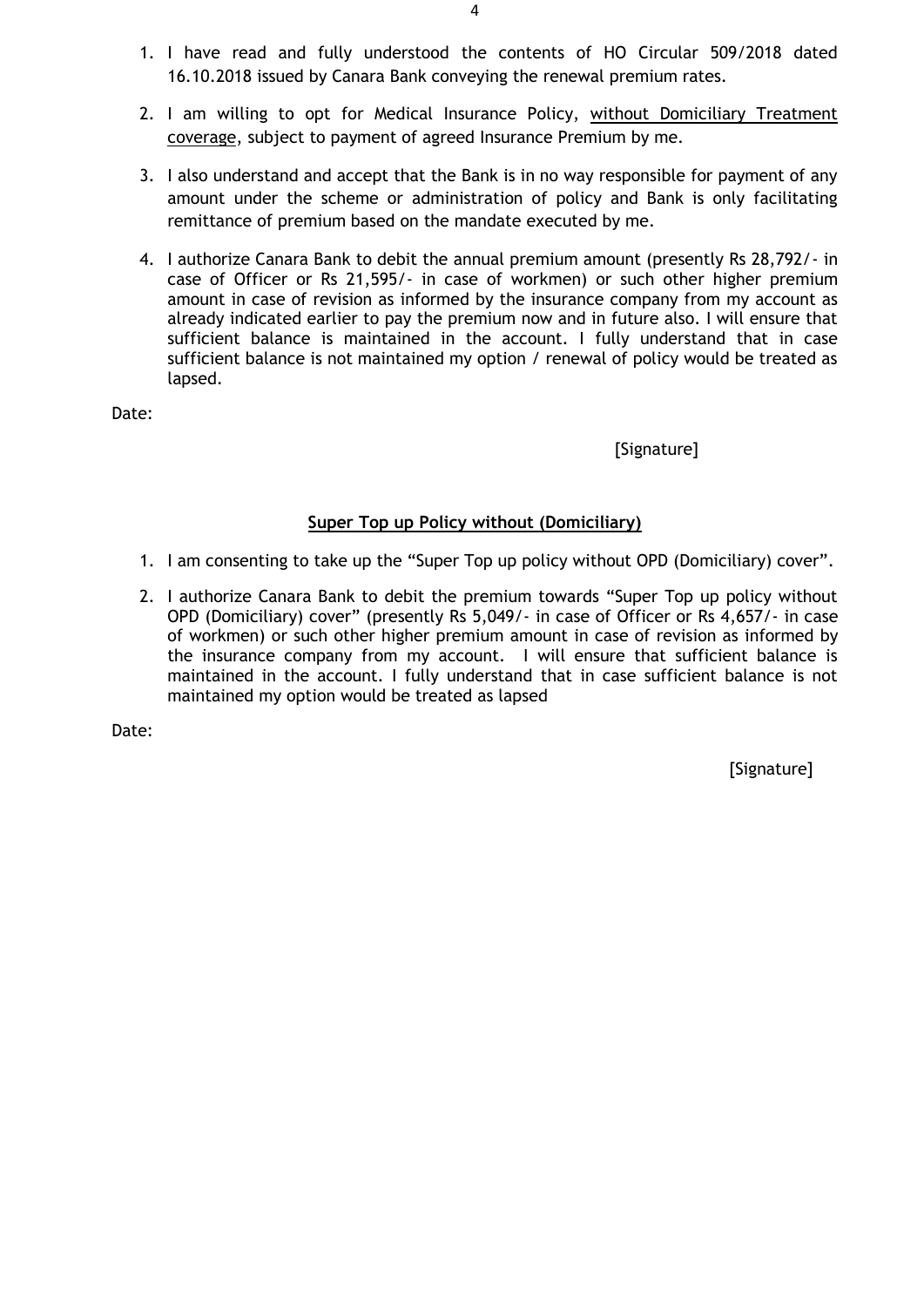#### **Willingness/Consent/Authorisation letter to continue in the IBA Group Medical Insurance Policy, with Domiciliary Treatment coverage (Ex Employees those who had not opted for pro rata premium those who retired between from 01.10.2017 to 30.09.2018)**

| From                                                                                                                                                                                                                           | T٥                                    |
|--------------------------------------------------------------------------------------------------------------------------------------------------------------------------------------------------------------------------------|---------------------------------------|
| Sri / Smt _____________                                                                                                                                                                                                        | The Manager / Sr Manager              |
| Staff No. _______________                                                                                                                                                                                                      | <b>HRM Section</b>                    |
| Mob No: when the control of the control of the control of the control of the control of the control of the control of the control of the control of the control of the control of the control of the control of the control of | Circle Office, <u>Canadian Circle</u> |
| e mail id:                                                                                                                                                                                                                     |                                       |

Residential Address: \_\_\_\_\_\_\_\_\_\_\_\_\_\_\_\_\_\_\_\_\_\_\_\_\_\_\_\_\_\_\_\_\_\_\_\_\_\_\_\_\_\_\_\_\_\_\_\_\_\_\_\_\_\_\_\_

| Name & Staff No                             |           |
|---------------------------------------------|-----------|
| Designation at the time of Retirement :     |           |
| Date of Retirement                          |           |
| Branch/office last worked                   |           |
| Circle office                               |           |
| Mode of Exit                                |           |
| Pension paying Account No<br>٠              |           |
| Operative Canara Bank SB Account in case on |           |
| Non-Pensioners                              |           |
| <b>Branch Name</b>                          |           |
| DP Code                                     |           |
| IFSC No.                                    |           |
| <b>PAN NO</b>                               | $\bullet$ |
| Contact Telephone No.<br>$\bullet$          |           |
| Mobile No                                   |           |
| Contact Email ID of self<br>or<br>spouse    | <b>or</b> |
| relative                                    |           |

The detailed information of myself and spouse are as under: [Please furnish in capital letters using black ink. Affix the signature below the Photograph.]

| $\overline{\mathsf{SL}}$ | Full Name of Self &                     | Date of Birth | Gender | Relationship | Photograph                 |
|--------------------------|-----------------------------------------|---------------|--------|--------------|----------------------------|
| No                       | Staff No / Name of<br>Dependent Spouse. | (DD/MM/YYYY)  |        |              |                            |
|                          | Self                                    |               |        |              | Self                       |
|                          |                                         |               |        |              | Signature                  |
|                          | <b>Spouse</b>                           |               |        |              | <b>Spouse</b><br>Signature |
|                          |                                         |               |        |              |                            |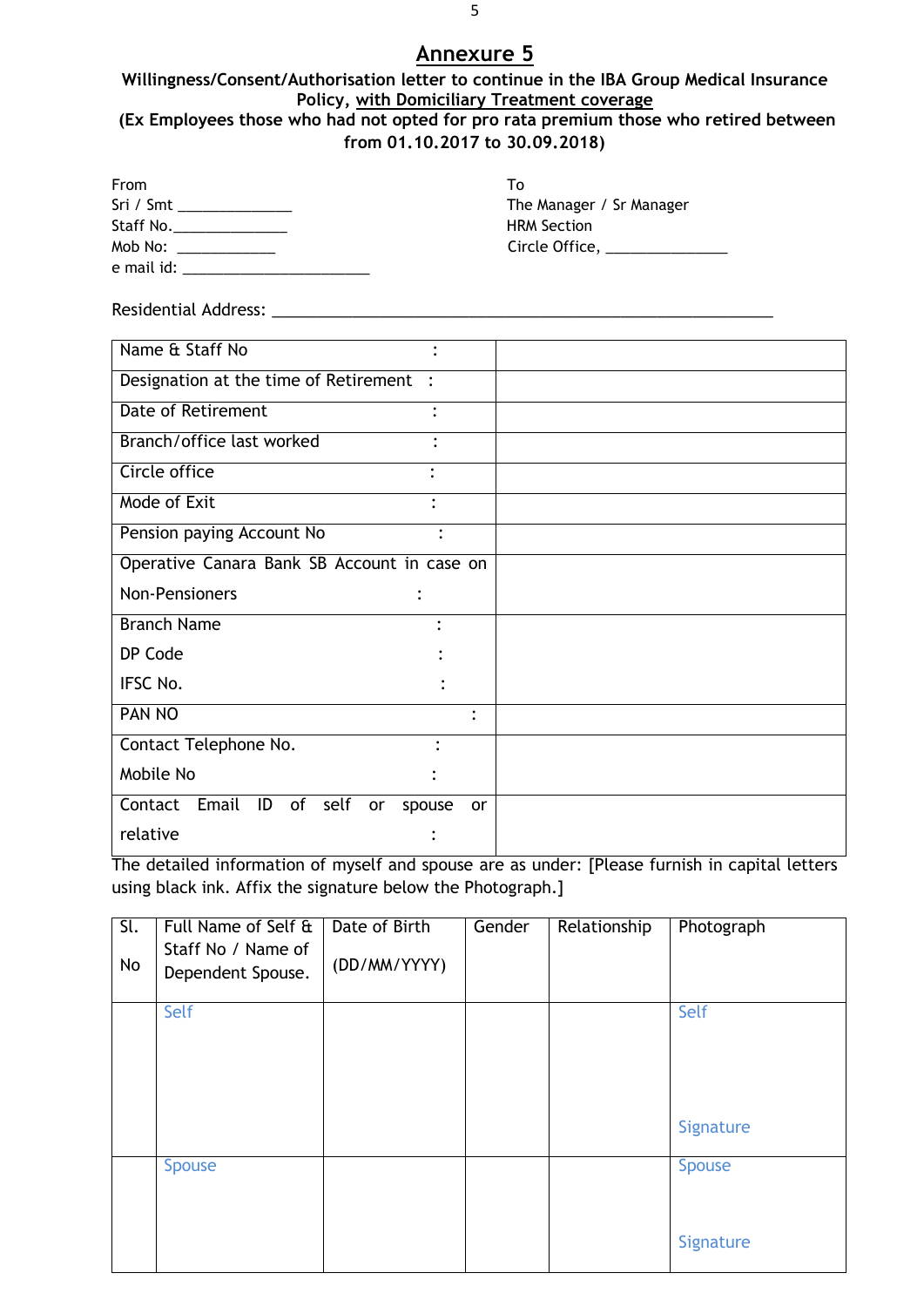- 1. I have read and fully understood the contents of HO Circular 509/2018 dated 16.10.2018 issued by Canara Bank conveying the renewal premium rates.
- 2. I am consenting to opt for IBA Group Medical Insurance Policy, **with Domiciliary Treatment coverage** subject to payment of agreed Insurance Premium by me.
- 3. I also understand and accept that the Bank is in no way responsible for payment of any amount under the scheme or administration of policy and Bank is only facilitating remittance of premium based on the mandate executed by me and it shall be my duty to ensure that renewal premium is remitted in time.
- 4. I authorize Canara Bank to debit the annual premium amount (presently Rs **82,373/-** in case of Officer or Rs **61,784/-** in case of workmen) or such other higher premium amount in case of revision as informed by the insurance company from my account as already indicated earlier to pay the premium now and in future also. I will ensure that sufficient balance is maintained in the account. I fully understand that in case sufficient balance is not maintained my option / renewal of policy would be treated as lapsed.

[Signature]

### **Super Top up Policy without OPD (Domiciliary) Cover**

- 1. I am consenting to take up the "Super Top up policy without OPD (Domiciliary) cover".
- 2. I authorize Canara Bank to debit the premium towards "Super Top up policy without OPD (Domiciliary) cover" (presently Rs 5,049/- in case of Officer or Rs 4,657/- in case of workmen) or such other higher premium amount in case of revision as informed by the insurance company from my account. I will ensure that sufficient balance is maintained in the account. I fully understand that in case sufficient balance is not maintained my option would be treated as lapsed

Date:

[Signature]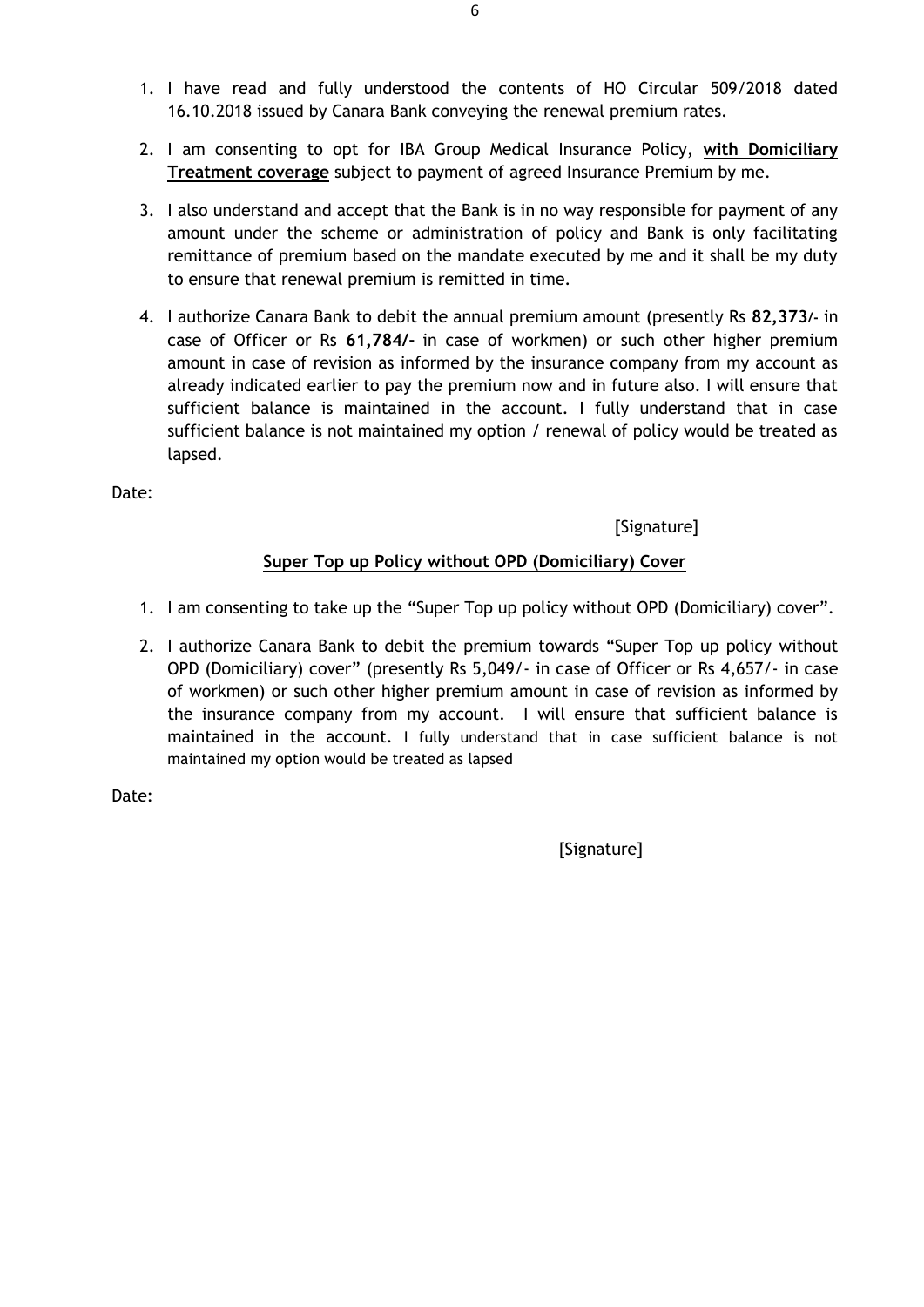#### **Willingness/Consent/Authorisation letter to continue in the IBA Group Medical Insurance Policy, with Domiciliary Treatment coverage (Spouses of Ex Employees who had deceased between from 01.10.2017 to 30.09.2018**

#### **and not opted for pro rata premium)**

Name of the Spouse: \_ Name of the deceased retired employee & Staff no :\_\_\_\_\_\_\_\_\_\_\_\_\_\_\_\_\_\_\_\_\_\_\_\_\_\_\_\_\_\_

Residential Address: \_\_\_\_\_\_\_\_\_\_\_\_\_\_\_\_\_\_\_\_\_\_\_\_\_\_\_\_\_\_\_\_\_\_\_\_\_\_\_\_\_\_\_\_\_\_\_\_\_\_\_\_\_\_\_\_\_\_\_\_\_\_\_\_\_\_\_\_\_\_\_

| Name of the spouse                            |                |
|-----------------------------------------------|----------------|
| Name & Staff No. deceased employee/ retiree:  |                |
| Date of Birth of the Deceased Employee :      |                |
| Designation at the time of Retirement/death : |                |
| Date of Retirement / death                    |                |
| Branch/office last worked                     |                |
| Circle office                                 | $\ddot{\cdot}$ |
| Mode of Exit                                  | ٠              |
| Family Pension paying Account No              | $\ddot{\cdot}$ |
| Operative Canara Bank SB Account in case on   |                |
| <b>Non-Pensioners</b>                         |                |
| <b>Branch Name</b>                            | $\bullet$      |
| DP Code                                       |                |
| <b>IFSC No.</b>                               |                |
| PAN NO of spouse                              | $\ddot{\cdot}$ |
| Contact Telephone No.                         |                |
| Mobile No                                     |                |
| Email<br>ID<br>of<br>Contact<br>spouse        | <b>or</b>      |
| relative                                      |                |

The detailed information of myself is as under: [Please furnish in capital letters using black ink. Affix the signature below the Photograph.]

| Sl.<br>No | Full Name of<br>Spouse & Staff No<br>of the ex employee | Date of Birth<br>(DD/MM/YYYY)<br>Of Spouse | Gender | Relationship | Photograph                 |
|-----------|---------------------------------------------------------|--------------------------------------------|--------|--------------|----------------------------|
|           | <b>Spouse</b>                                           |                                            |        |              | <b>Spouse</b><br>Signature |